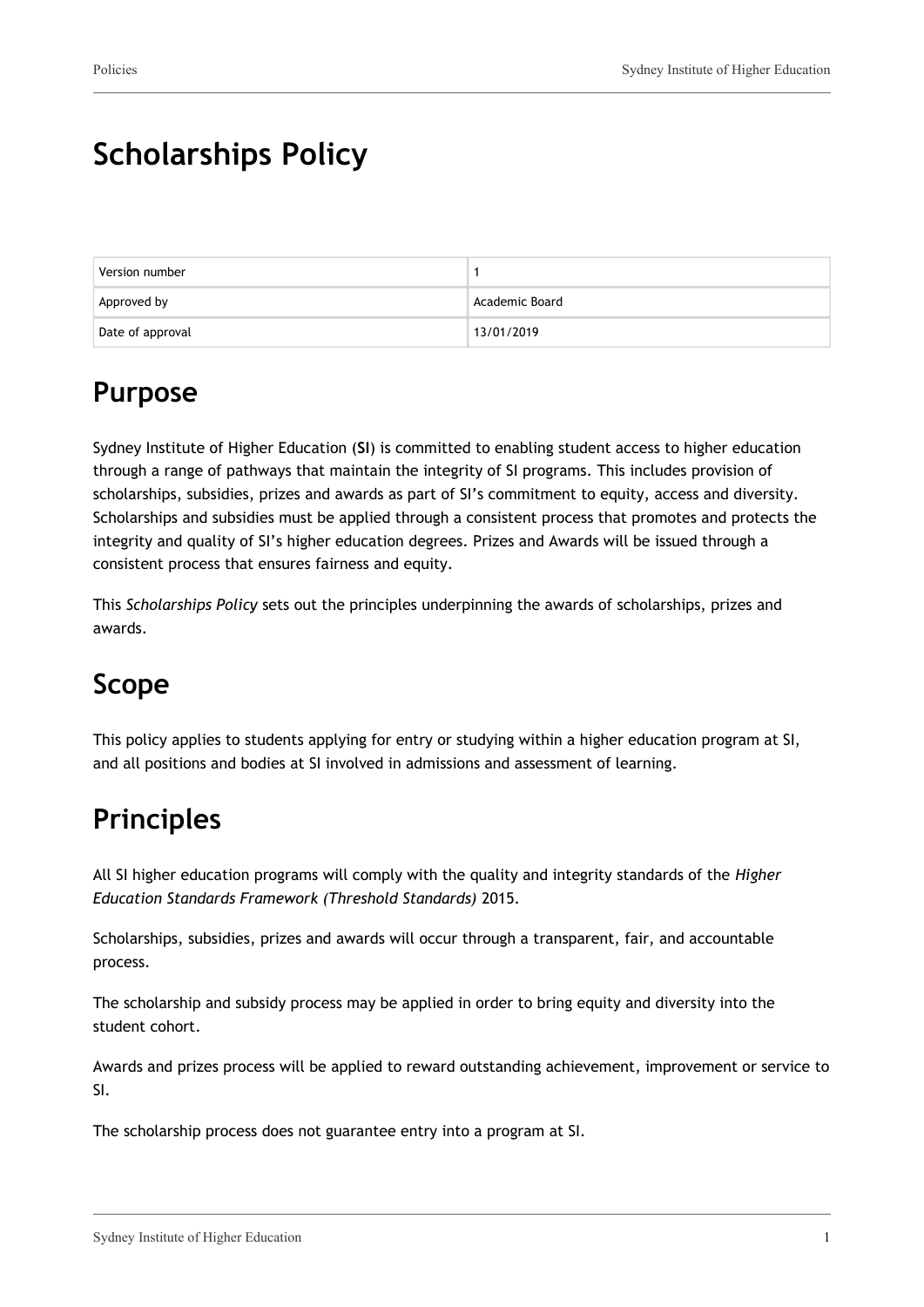## **Procedures**

- (1) Student recognition awards may take the form of:
	- (a) scholarships;
	- (b) subsidies; or
	- (c) prizes or awards.

(2) Scholarships, subsidies, prizes and awards may only be established by the President of SI if there is sufficient funding available.

- (3) New scholarships, subsidies, prizes and awards must:
	- a) recognise and support any or all of:
		- (i) academic excellence;
		- (ii) equity of access;
		- (iii) fairness;
		- (v) diversity of cohort, and
		- (iv) SI strategic priorities;
	- (b) have appropriately broad, inclusive and fair eligibility and selection criteria; and
	- (c) provide for SI to be the ultimate decision maker in relation to recipients.
- (4) Eligibility and selection criteria must:

(a) set clear standards and benchmarks against which applicants can be ranked and recipients selected; and

- (b) be broad enough to allow a reasonable number of people to be eligible.
- (5) Scholarships, subsidies, prizes and awards may be funded by any, or a mixture, of:
	- (a) donated funds;
	- (b) contractually provided funds, including sponsorships;
	- (c) government funding schemes; or
	- (d) internal funds.

(6) Scholarships, subsidies, prizes and awards may only be awarded in any given year if the President is satisfied that there are sufficient funds available.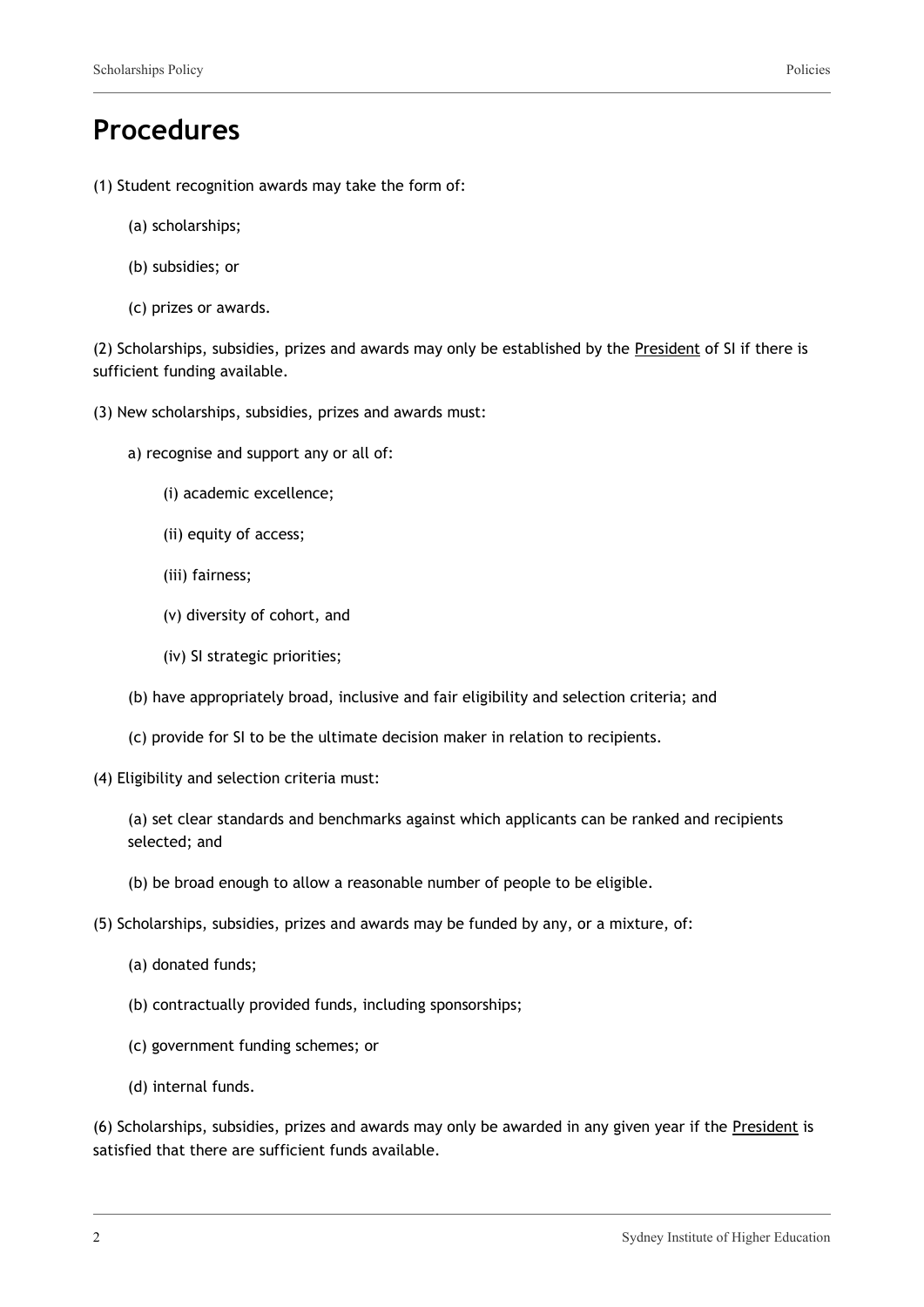(7) All student recognition awards must be established and administered consistently and transparently, and in accordance with this policy and the procedures.

(8) Administrative processes will proceed by

(a) The Provost is responsible for the receipt, collection and, where possible, initial ranking of applications.

(b) Ranked applications must be considered by the *Admissions Committee*, consistently with the applicable terms and conditions.

(c) The *Admissions Committee* will determine the final ranking of the applicants.

- (d) The Provost will notify applicants of the outcome of their application.
- (e) Notifications to successful applicants must include:
	- (i) the terms and conditions of the award;
	- (ii) instructions on how and by when to accept it;
	- (iii) details of any proposed awards ceremony or other public recognition;

(iv) details of any additional information about the recipient proposed to be provided to a donor or other third party; and

(v) whether, and if so how, a recipient may elect:

(i) not to participate in any public recognition; or

- (ii) not to have their information provided to any donor or other third party.
- (f) The Finance Manager will manage student scholarships, subsidies, prizes and awards by:
	- (i) identifying appropriate methods of payment based on the value of award;
	- (ii) using SI systems and processes to issue funds to recipients.
- (9) Termination of a scholarship, subsidy, prize and award
	- (a) The recipient of a student recognition award may terminate it at any time by:
		- (i) notice in writing to the Provost; or
		- (ii) terminating their candidature in their award program.
	- (b) The President may terminate an individual award if:

(i) satisfied that the holder has failed to fulfil the eligibility criteria or breached any term on which the award is conditional; or

(ii) the holder has been found guilty of misconduct.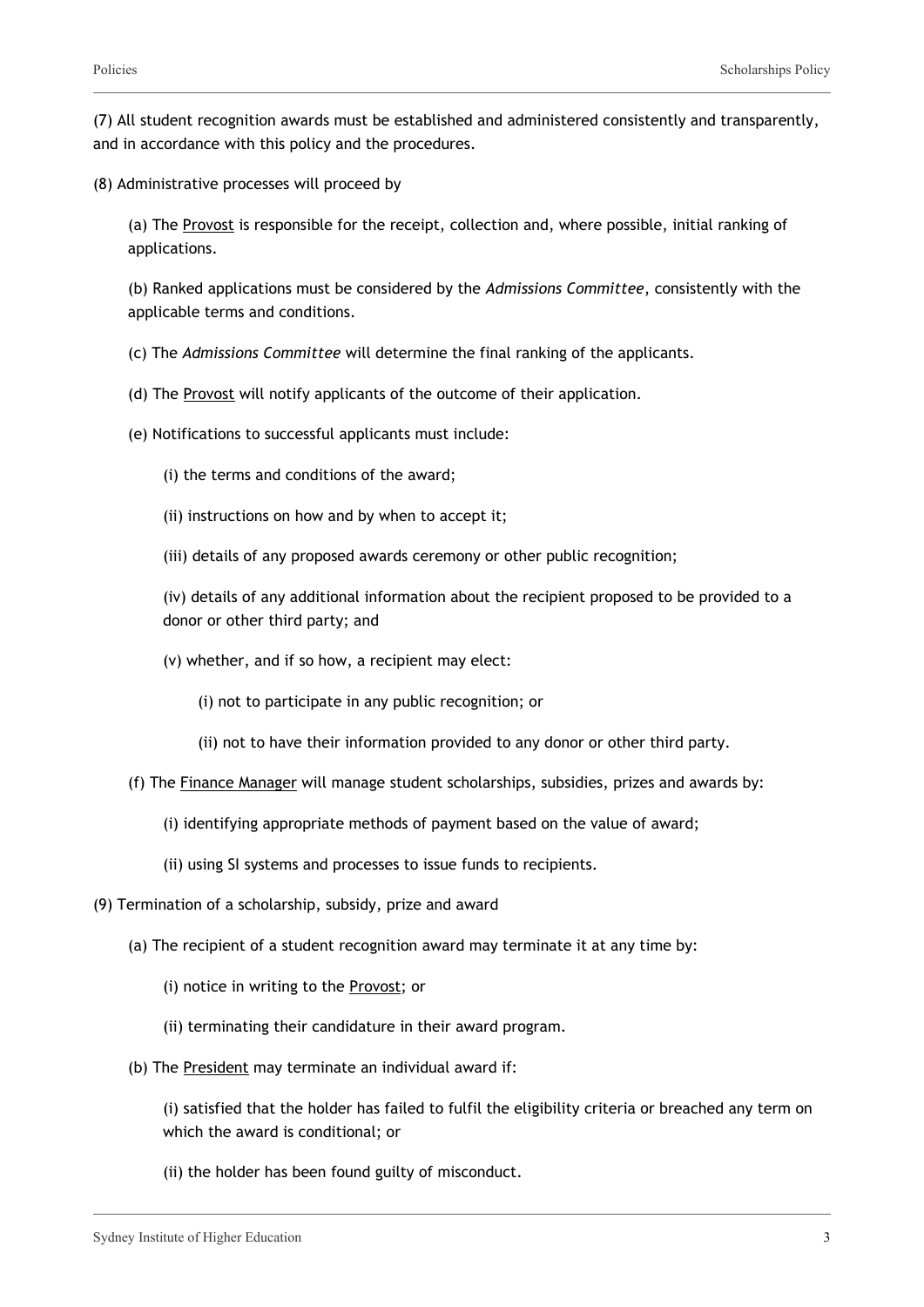(c) Prior to any decision to terminate a scholarship, subsidy, prize or award

(i) The Provost will inform the holder of the scholarship, subsidy, prize or award under consideration of termination and invite them to make submissions as to why it should not be terminated, in a specified manner and within a specified time; and

(ii) will provide the *Admissions Committee* with any such submissions received.

(iii) The Provost will inform the holder of the decision in writing.

#### *Appeals*

Students may appeal the decision made regarding their application for RPL in accordance with the *Student Complaints and Appeals Policy.*

#### **Policy Implementation and Monitoring**

The *Academic Board* delegates responsibility for the day-to-day implementation of this policy to the Provost, seeking advice on particular cases from the *Admissions Committee*.

The *Academic Board* will review all periodic reports from relevant committees and staff members, in accordance with the *Compliance Calendar*.

Additionally, The *Academic Board* will review all relevant student complaints, concerns raised by staff members, and instances of student or staff misconduct in accordance with the *Compliance Calendar*.

Based on these monitoring activities, the *Academic Board*, in accordance with the *Compliance Calendar*, must provide a report to the *Corporate Governance Board* and ensure that findings are taken into account in monitoring all student admissions process, and with planning, quality assurance and improvement processes overall.

## **Definitions**

*Academic Board*: the SI governing body responsible for academic oversight, including SI learning and teaching environment and practices, program development and approval, workforce planning, research and scholarship, and academic policies and procedures. The *Academic Board* advises the *Corporate Governance Board* on academic matters.

**Credit points**: Points gained for each unit a student passes as they progress through the program. The student must gain a specified number of credit points in order to graduate.

**Formal learning**: Learning that takes place through a structured program that leads to the attainment of a formally recognised qualification.

**Informal learning**: Learning that takes place outside of a formal program of study.

**Recognition of Prior Learning (RPL)**: A process that enables students to claim credit for prior formal, informal, and non-formal learning towards their studies at SI.